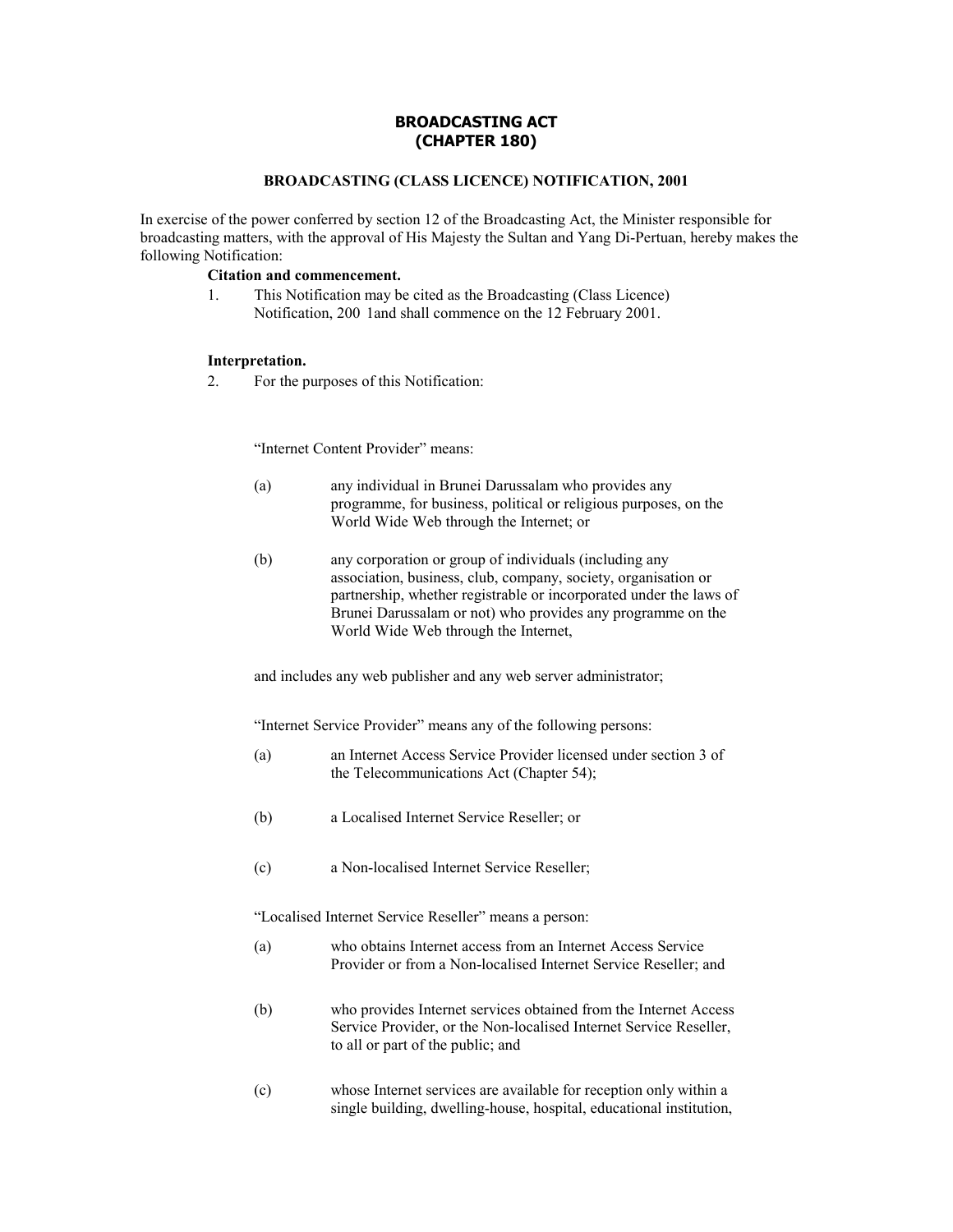residential, commercial or industrial complex, or any other single temporary or permanent structure,

but does not include a person who provides Internet services to that person's own employees for use solely within that person's firm or corporation;

"Non-localised Internet Service Reseller" means a person who:

- (a) obtains Internet access from an Internet Access Service Provider; and
- (b) provides Internet services obtained from the Internet Access Service Provider to all or part of the public by leased telecommunication lines, integrated services digital networks, modems or by any other wired or wireless means,

but does not include a person who provides Internet services to that person's own employees for use solely within that person's firm or corporation;

"VAN computer on-line service" means a computer on-line service that is licensed as a Value Added Network service under section 3 of the Telecommunications Act (Chapter 54).

#### **Licensable broadcasting services subject to class licence.**

- 3. The provision of the following licensable broadcasting services are subject to a class licence:
	- (a) VAN computer on-line services; and
	- (b) computer on-line services that are provided by Internet Content Providers and Internet Service Providers.

### **Conditions of class licence.**

4. The conditions of the class licence referred to in paragraph 3 are set out in the Schedule.

#### **Application of conditions.**

5. The conditions of the class licence set out in the Schedule apply to the provision of any licensable broadcasting service that is subject to a class licence where the service is available or continues to be provided after 12 February 2001 notwithstanding that the service was available or first provided before 12 February 2001.

# **THE SCHEDULE**

# **CONDITIONS OF CLASS LICENCE**

1. In this Schedule:

ìlicenseeî means a person who provides a licensable broadcasting service that i bjern de sterke med de sterke med de sterke med de sterke med de sterke med de sterke med de sterke med de s<br>De sterke med de sterke med de sterke med de sterke med de sterke med de sterke med de sterke med de sterke me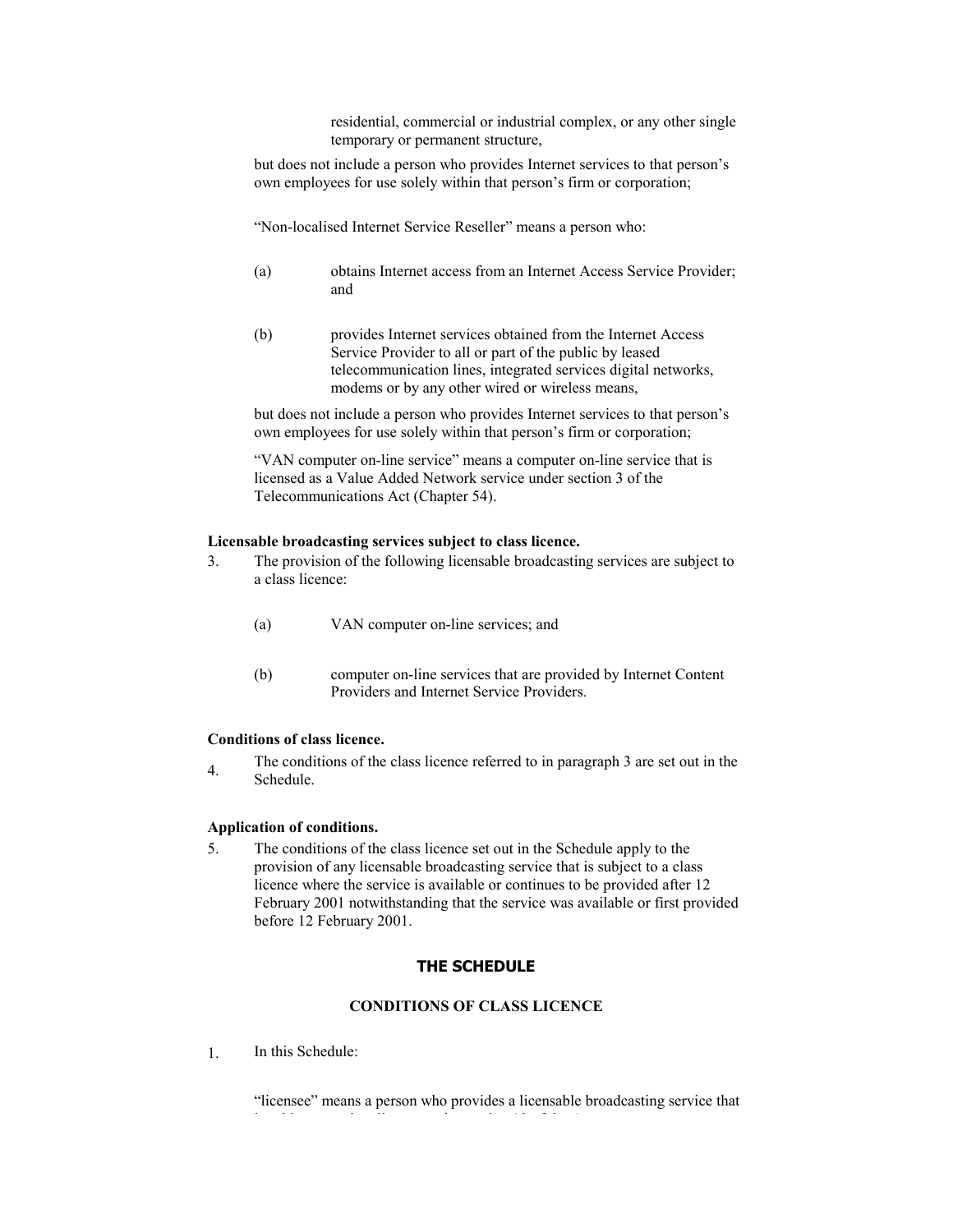is subject to a class licence under section 12 of the Act;

"newspaper" means any publication containing news, intelligence, reports of occurrences, or any remarks, observations or comments and published in any form, for sale or free distribution, at regular intervals or otherwise, but does not include any publication published by or for the Government;

"service" means a licensable broadcasting service that is subject to a class licence under section 12 of the Act.

- 2. (1) An Internet Service Provider shall:
	- (a) register with the Minister within 14 days of 12 February 2001, or in the case of an Internet Service Provider who provides the service after 12 February 2001, within 14 days of providing the service;
	- (b) faithfully and truthfully furnish such information, and furnish such undertakings, as the Minister may require in connection with the provision of the Internet Service Provider's service; and
	- (c) pay the following fees:
		- (i) for the provision of a computer on-line service by an Internet Access Service Provider, \$1,000 per annum;
		- (ii) for the provision of a computer on-line service by a Nonlocalised Internet Service Reseller; \$250 per annum; and
		- (iii) for the provision of a computer on-line service by a Localised Internet Service Reseller, \$250 per annum for each premises at which the computer on-line services are provided.
	- 2. Sub-paragraph (1) does not apply to a Localised Internet Service Reseller who, in the opinion of the Minister, provides Internet services:
	- (a) for purposes only incidental to its primary business; or
	- (b) for purposes of demonstration only on an occasional basis.
- 3. An Internet Content Provider who is or is determined by the Minister to be:
	- (a) a political party registered in Brunei Darussalam providing any programme on the World Wide Web through the Internet; or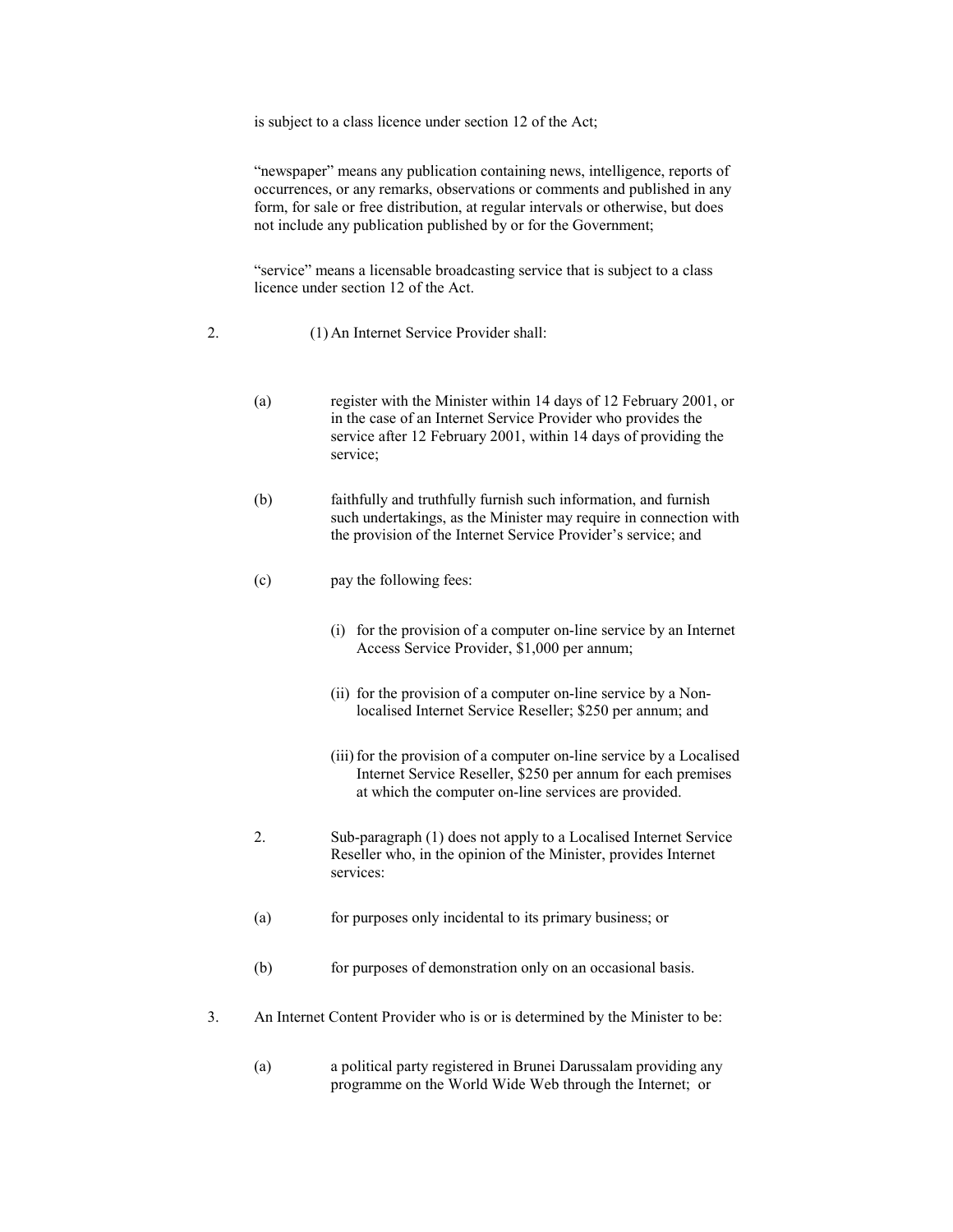(b) a body of persons engaged in the propagation, promotion or discussion of political or religious issues relating to Brunei Darussalam on the World Wide Web through the Internet,

shall register with the Minister within 14 days of 12 February 2001 or, in the case of an Internet Content Provider who provides the service after 12 February 2001, within 14 days after the commencement of its service, or within such longer time as the Minister may permit.

- 4. If required by the Minister to do so by notice in writing:
	- (a) an Internet Content Provider who is, or is determined by the Minister to be, in the business of providing through the Internet an on-line newspaper ; and
	- (b) an Internet Content Provider who is, or is determined by the Minister to be, an individual providing any programme, for the propagation, promotion or discussion of political or religious issues relating to Brunei Darussalam, on the World Wide Web through the internet,

shall register with the Minister within the time stipulated by the Minister in the notice.

- 5. An Internet Content Provider who is required to register under paragraph 3 or 4 shall faithfully and truthfully furnish such information, and furnish such undertakings, as the Minister may require in connection with the provision of the Internet Content Provider's service.
- 6. A licensee who is required to register with the Minister under paragraph 2, 3 or 4 shall give the Minister 14 days written notice of its intention to terminate the provision of its service.
- 7. A licensee shall at all times comply with the laws of Brunei Darussalam.
- 8. A licensee shall
	- (a) assist the Minister in the investigation into:
		- (i) any breach of its licence; or
		- (ii) any alleged violation of any law committed by the licensee or any other person; and
	- (b) produce such information, records, documents, data or other materials as may be required by the Minister for the purpose of the investigation.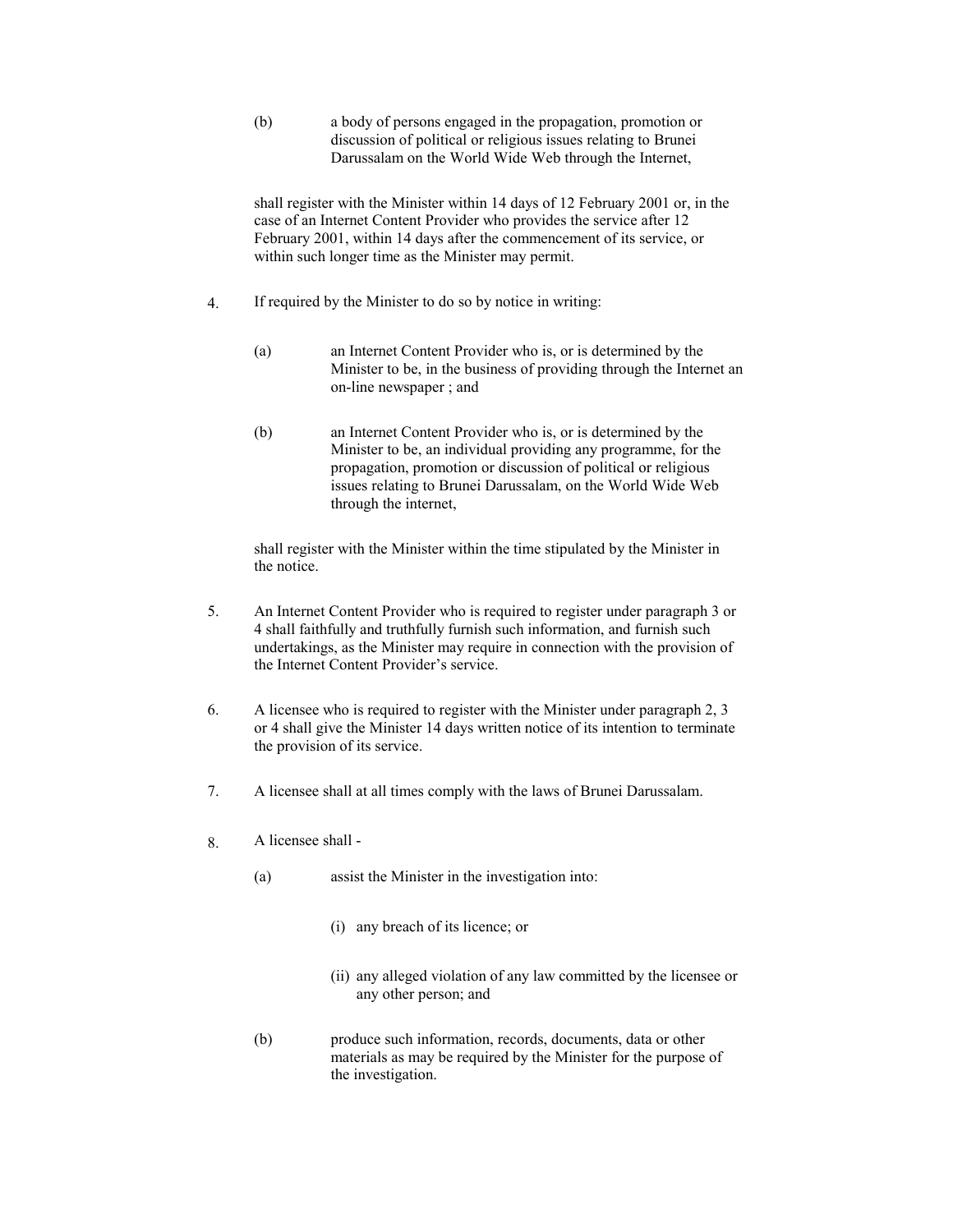- 9. A licensee who intends to broadcast its service on:
	- (a) a radio frequency;
	- (b) any spare capacity or sub-carrier on a television or radio channel or
	- (c) television lines in the Vertical Blanking Interval,

shall, before the commencement of the broadcast of its service, inform the Minister of its intention to broadcast its service by such means and obtain such approvals as the Minister may direct for the broadcast of its service by such means.

- 10. The licensee shall keep and furnish to the Minister all information, records, documents, data or other materials concerning or relating to the provision of its service as the Minister may, from time to time, require.
- 11. A licensee shall use its best efforts to ensure that its service:
	- (a) complies with such Codes of Practice as the Minister may issue from time to time; and
	- (b) is not used for any purpose, and does not contain any programme, that-
		- (i) is against the public interest, public order or national harmony; or
		- (ii) offends against good taste or decency.
- 12. An Internet Content Provider who provides a webpage on the World Wide Web through the Internet to which other persons are invited to contribute or post programmes shall use its best efforts to ensure that such programmes conform with such applicable Codes of Practice as the Minister may issue from time to time.
- 13. A licensee who provides any licensable broadcasting service referred to in paragraph 3 (a) to (b) of this Notification, shall-
	- (a) ensure that its service is not used for, or in furtherance of, games and lotteries, the conduct of which is an offence under the Common Gaming Houses Act (Chapter 28) unless the licensee is exempted from the provisions of that Act;
	- (b) ensure that its service is not used to advertise, provide or otherwise promote  $-$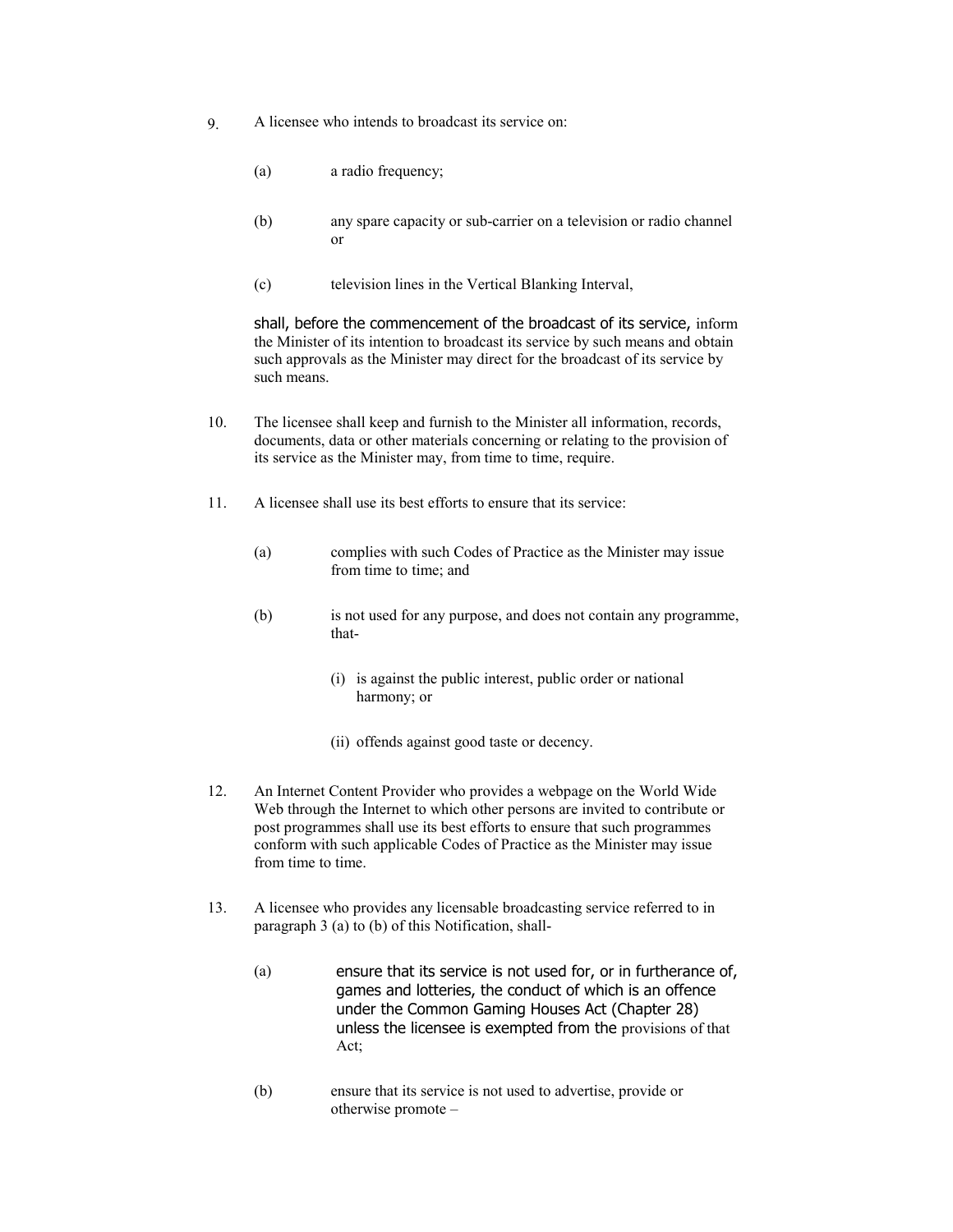- (i) any religion other than Islam
- (ii) any practice proscribed by the teachings of Islam;
- (c) ensure that its service is not used for the solicitation of prostitution or for any other immoral activity;
- (d) ensure that any professional advice, or any specialist consultancy service, offered on its service is offered by persons with qualifications recognised by the relevant professional bodies in Brunei Darussalam;
- (e) in the case of the broadcast of sound recordings, ensure that only sound recordings that are acceptable to the Minister are broadcast; and
- (f) in the case of the broadcast of films or video recordings, ensure that only films and video recordings that are approved by the Panel of Censors are broadcast, unless the film or video recording is one to which the Censorship of Films and Public Entertainments Act (Chapter 69) does not apply or is one which is exempted from the provisions of that Act.
- 14. A licensee shall remove, or prohibit the broadcast of, the whole or any part of a programme included in its service if the Minister informs the licensee that the broadcast of:
	- (a) the whole or part of the programme is contrary to a Code of Practice applicable to the licensee; or
	- (b) the programme:
		- (i) is against the public interest, public order or national harmony; or
		- (ii) offends against good taste or decency.
- 15. If any doubt arises as to whether a licensee has used its best efforts in compliance with the conditions of its licence, the licensee shall be treated as having used its best efforts if it satisfied the Minister that it took all reasonable steps in the circumstances.
- 16. Nothing in this Schedule shall exempt the licensee from complying with the requirements of any other written law relating to the provision of the licensee's service.